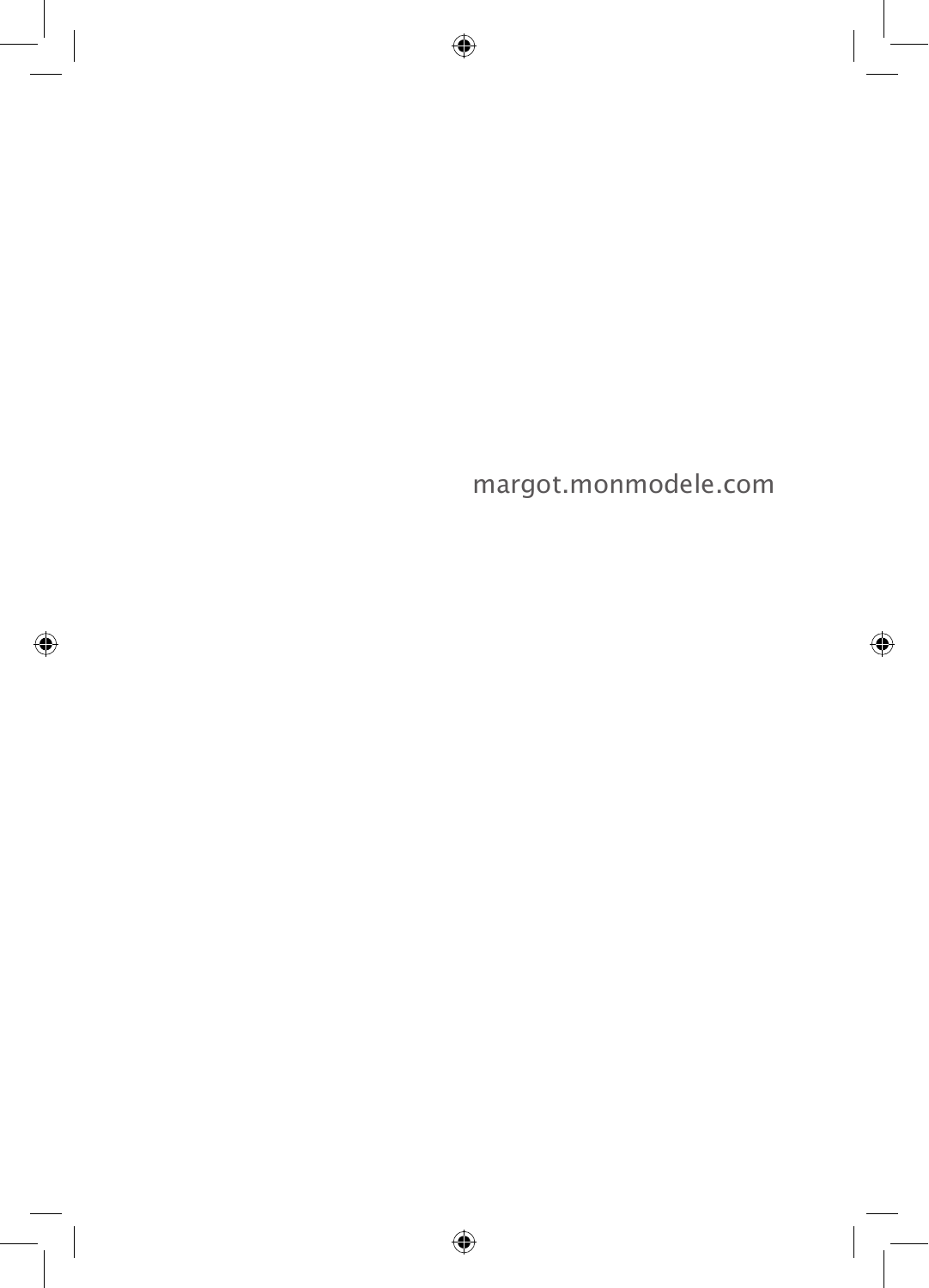Ouvrage publié avec le soutien du **Condr** Centre national des arts plastiques (aide à l'édition imprimée), ministère de la Culture et de la Communication.

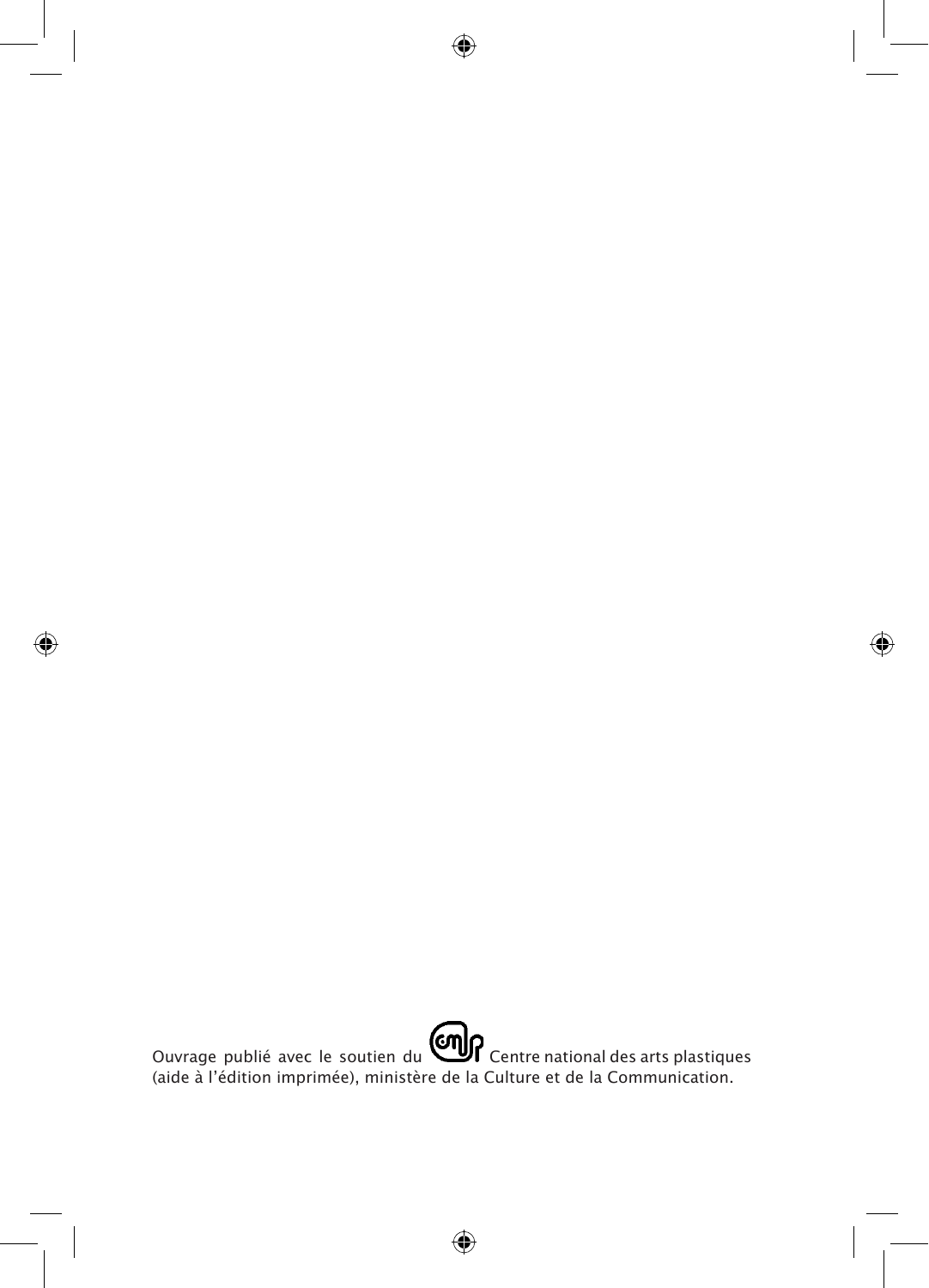Margot Mussical

# margot.monmodele.com

postface Luigi Magno

Questions théoriques *Réalités non couvertes*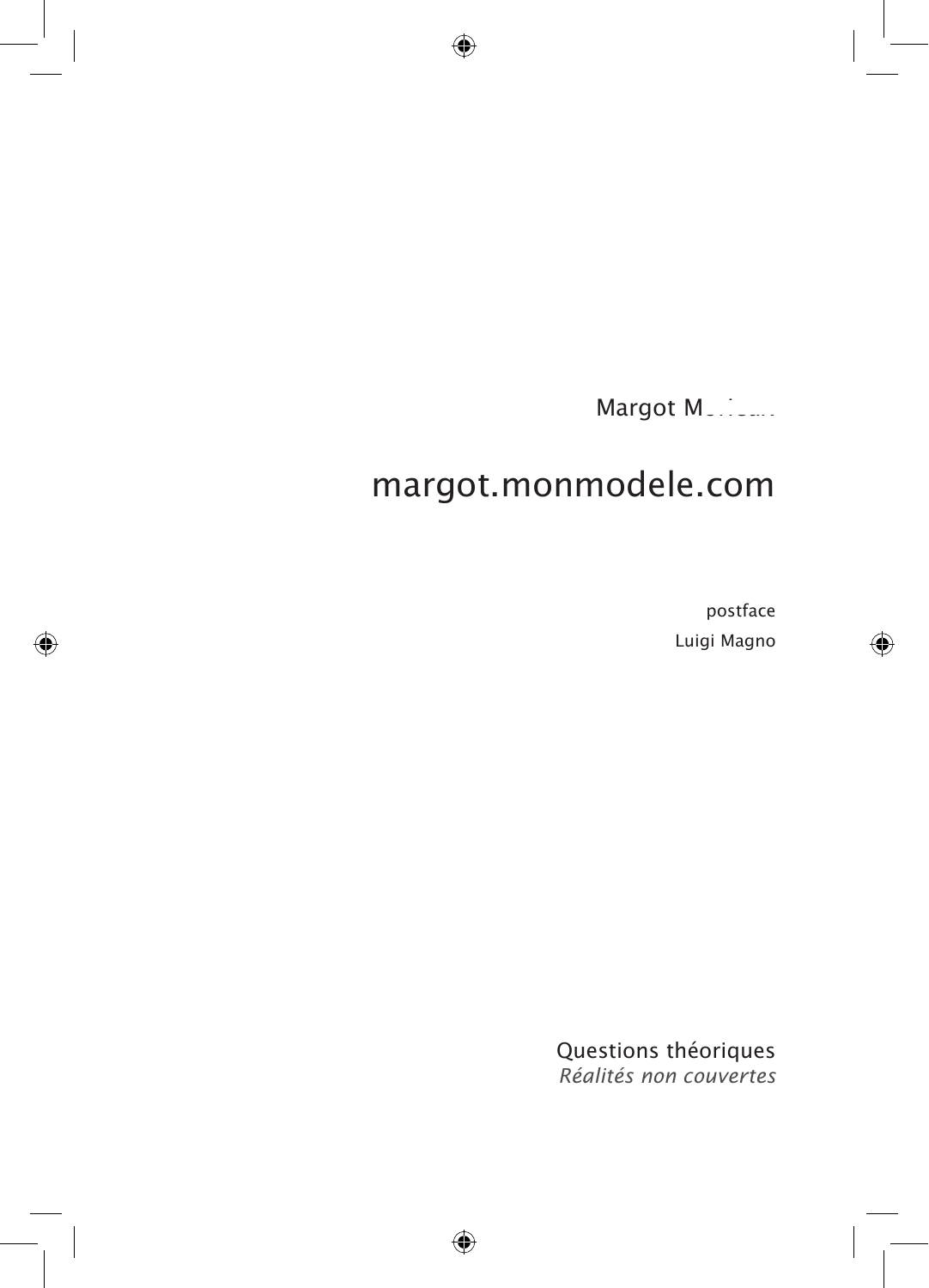http://123model.com

http://www.jepose.com

http://www.monmodele.com

http://www.modsud.com

http://www.focale31.com

http://www.bookfoto.com

http://www.book.fr

http://www.modele-photo.fr

http://www.monbookphoto.com

http://www.1-modele-photo.com

http://www.nuexpo.com

http://www.modele-photo.fr

http://www.modelesphotos.com

http://www.monbookphoto.com

http://www.bookspace.fr

http://www.modelsbooking.com

http://www.book.paris-casting.com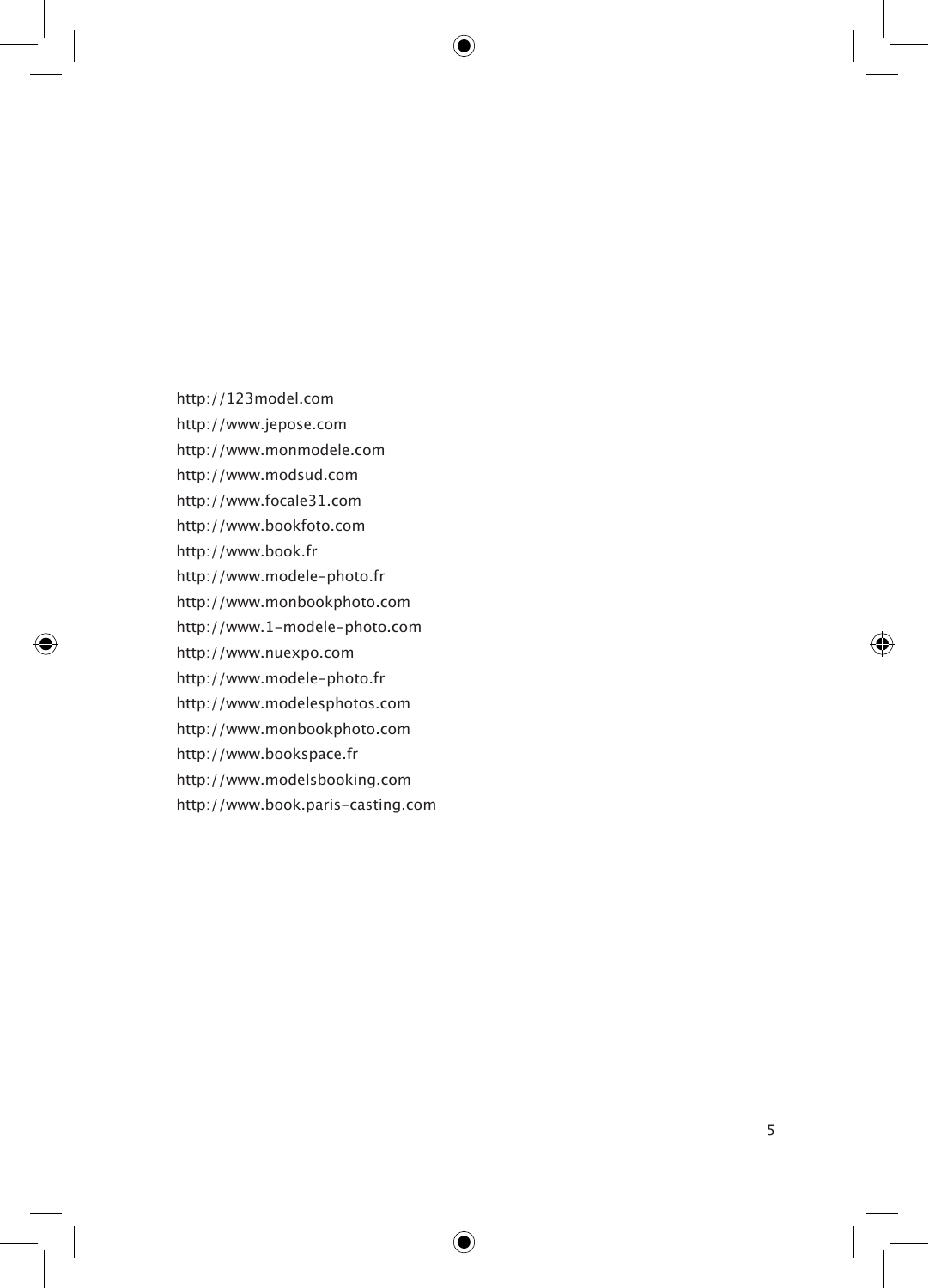## **Console d'administration de Monmodele**

\* Veuillez renseigner tous les champs

\* Ces informations sont utilisées pour vous retrouver via le moteur de recherche du site.

## **Mon profil photo**

| Résidence   | Né(e) le         | Expérience  |
|-------------|------------------|-------------|
| Lvon        |                  |             |
| Rhone Alpes | $05 - 10 - 1985$ | confirmé(e) |

## **Aspect physique**

| Sexe:               | Femme                                      |
|---------------------|--------------------------------------------|
| Poids:              | $40 - 50$                                  |
| Cheveux:            | chatain                                    |
| Couleur des yeux :  | bleu/vert                                  |
| Tour de poitrine :  | 85                                         |
| Bonnet:             | B                                          |
| Tour de taille :    | 61                                         |
| Tour de hanche :    | 88                                         |
| Vous mesurez (cm) : | 168                                        |
| Confection:         | 36                                         |
| Pointure:           | 38                                         |
| Origine ethnique :  | europeenne                                 |
| Signe particulier : | piercings nugue, langue, nombril, oreilles |

# **Vous souhaitez travailler avec des photographes**

| Débutant :      | oui       |
|-----------------|-----------|
| Amateur :       | oui       |
| Semi pro:       | oui       |
| Professionnel:  | oui       |
| En échange de : | à définir |

# **Dans les styles suivants**

Mode Publicité Glamour Lingerie Topless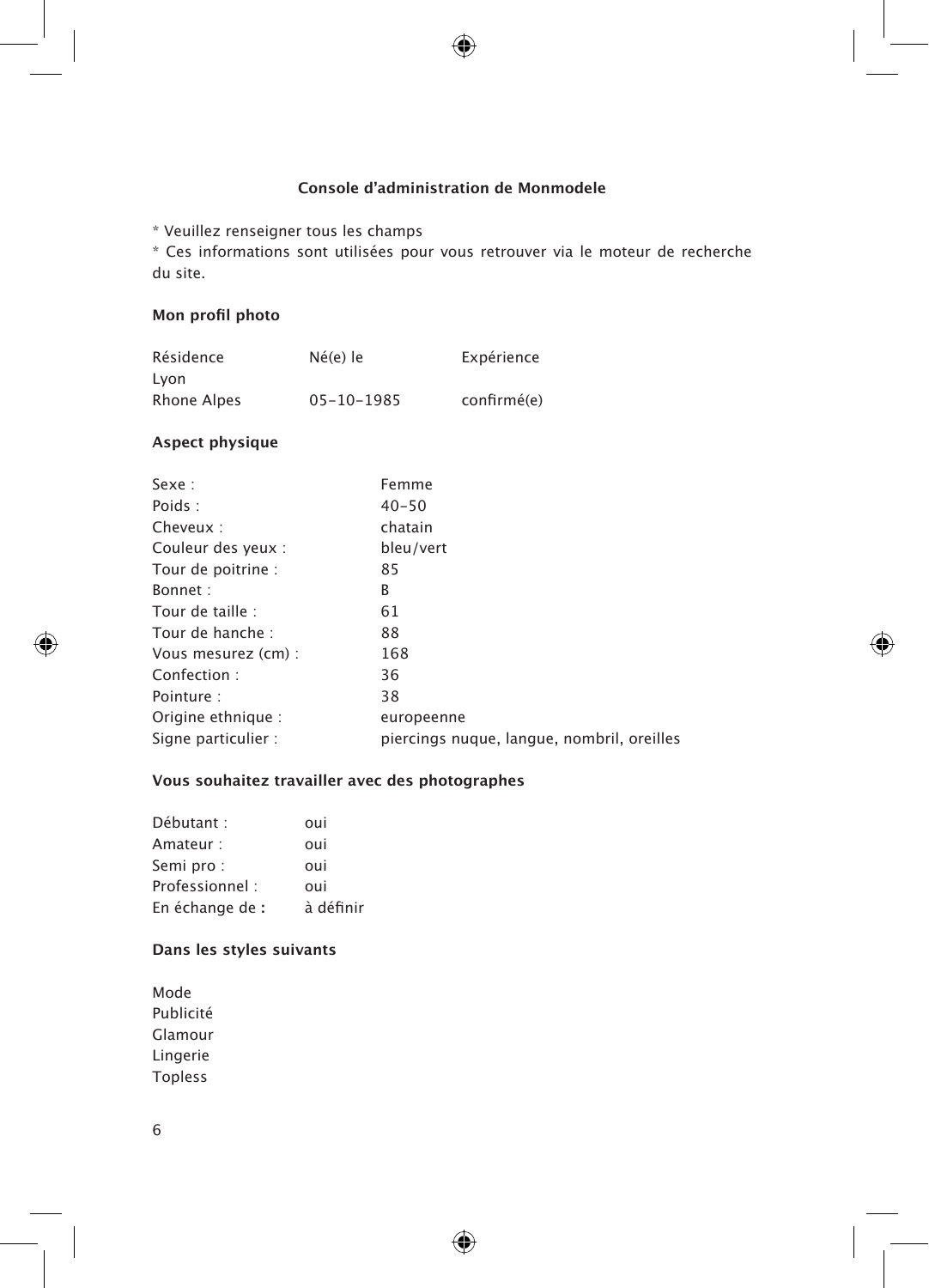nu charme érotique

# **Mes galeries**

Portraits – couleur Portraits – Noir et blanc Vêtue Lingerie Entre deux… Nu artistique – couleur Nu artistique – Noir et blanc Nue… nature Usine Dark Hommage : Jean-Marc Barbier Moi «photographe»

#### **Mes stats**

Les visiteurs, le total des pages vues, ainsi que les votes sont calculés toutes les nuits. Ces chiffres ci-dessous ne tiennent pas compte des visiteurs du jour. Le nombre de photos ainsi que l'espace occupé sont calculés en temps réel.

| 5718      |
|-----------|
| 22118     |
| 3.86      |
| 385       |
| 1659      |
| 4.31      |
| 26.71 Mo  |
| 211 / 300 |
| 25.93 Mo  |
|           |
|           |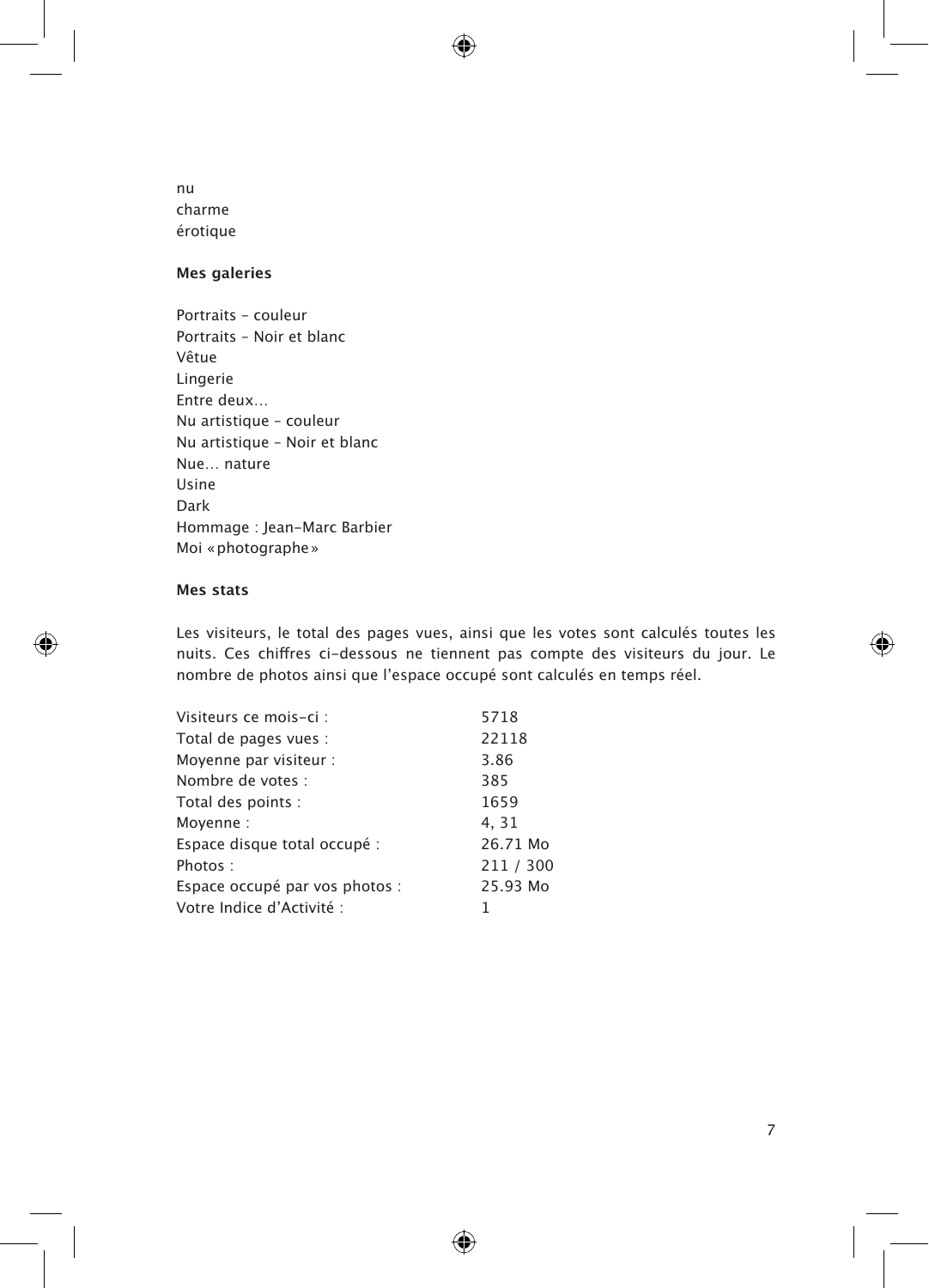## **Bonjour et bienvenue Margot sur votre fiche Modsud Modèle Photo Margot (34)**

Votre dernier changement de photo a été effectué le 19 juillet 2006

Adresse mail : margot@monmodele.com

Adresse web : http ://margot.monmodele.com

| Cheveux:           | Noire                     |
|--------------------|---------------------------|
| Yeux:              | Vert-Bleu                 |
| Poids:             | 48 kg                     |
| Pointure:          | 38                        |
| Taille:            | 1m68                      |
| Vêtement :         | 36                        |
| Tour de poitrine : | 85C                       |
| Tour de taille :   | 63                        |
| Tour de hanche :   | 88                        |
| Age:               | $23$ ans                  |
| Département :      | 34                        |
| Se déplace :       | oui, dans toute la france |

## **Type de contrat accepté :**

| oui              |
|------------------|
| oui              |
| oui              |
| oui              |
| oui              |
| oui              |
| oui              |
| oui              |
| oui              |
| oui              |
| oui              |
| oui              |
| non              |
| oui              |
| Détails / Fetish |
|                  |

## **Stats : Vous avez eu 7541 visites sur votre fiche.**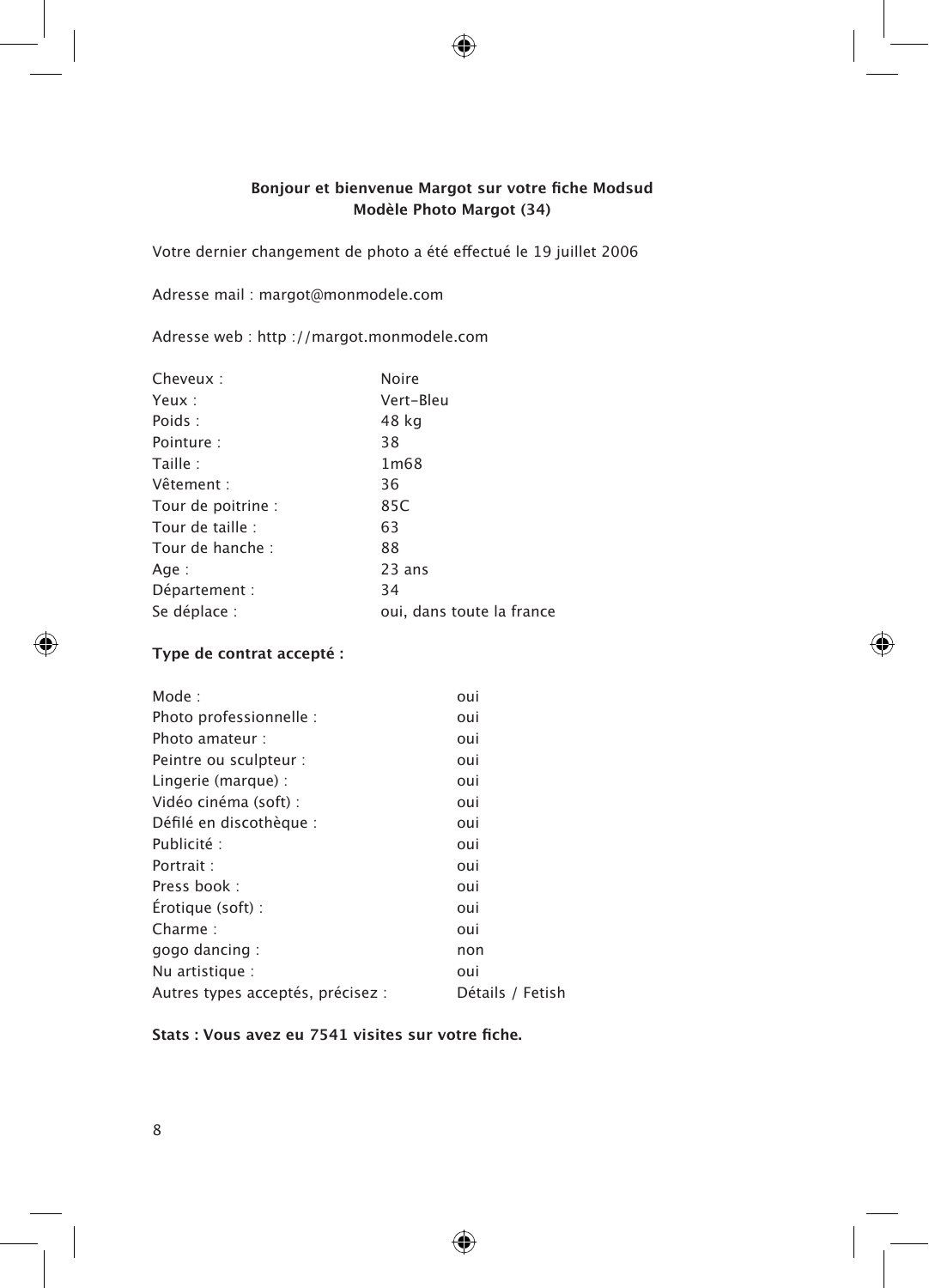## **Gestion de ma page « Qui suis-je? » du site focale31 Margot (Ref. 1370)**

N.B. : la vignette est la seule image qu'un modèle ne peut changer elle-même :-) Envoyez la photo souhaitée à focale31 qui fera le nécessaire.

Vous déménagez? Vous résidez temporairement en un lieu différent? Indiquez-le à focale31 qui vous fera apparaitre au nouvel endroit!

| Code postal : | 69                                          |
|---------------|---------------------------------------------|
| Se déplace :  | oui                                         |
| Née en :      | 1985                                        |
| Cheveux:      | châtains                                    |
| Yeux:         | pers                                        |
| Mensurations: | $85 - 62 - 88$<br>(poitrine-taille-hanches) |
| Hauteur:      | Attention: en cm! (exemple : 170)<br>168    |
| Poids:        | 50 kg                                       |
| Piercings:    | nuque, langue, nombril, oreilles            |

## **Styles acceptés**

| Portrait:    | oui |
|--------------|-----|
| Mode :       | oui |
| Lingerie:    | oui |
| Charme:      | oui |
| Nu :         | oui |
| Publicités : | oui |
| Figuration:  | oui |
| Érotique:    | oui |
| X:           | non |

NB : Des liens peuvent être insérés ci-dessous si… vous placez aussi un lien vers l'adresse http ://www.focale31.com sur vos autres sites. Merci par avance :-)

## **Statistiques de fréquentation**

| Titre                   | Nb. d'affichage | Dernier affichage |
|-------------------------|-----------------|-------------------|
| Privé (./Prive)         | 4814            | Thu 5 21:52       |
| Portraits (./Portraits) | 2233            | Thu 5 20:32       |
| Nus $(./Nus)$           | 8343            | Thu 5 23:41       |
| Charme (./Charme)       | 6178            | Thu 5 21:52       |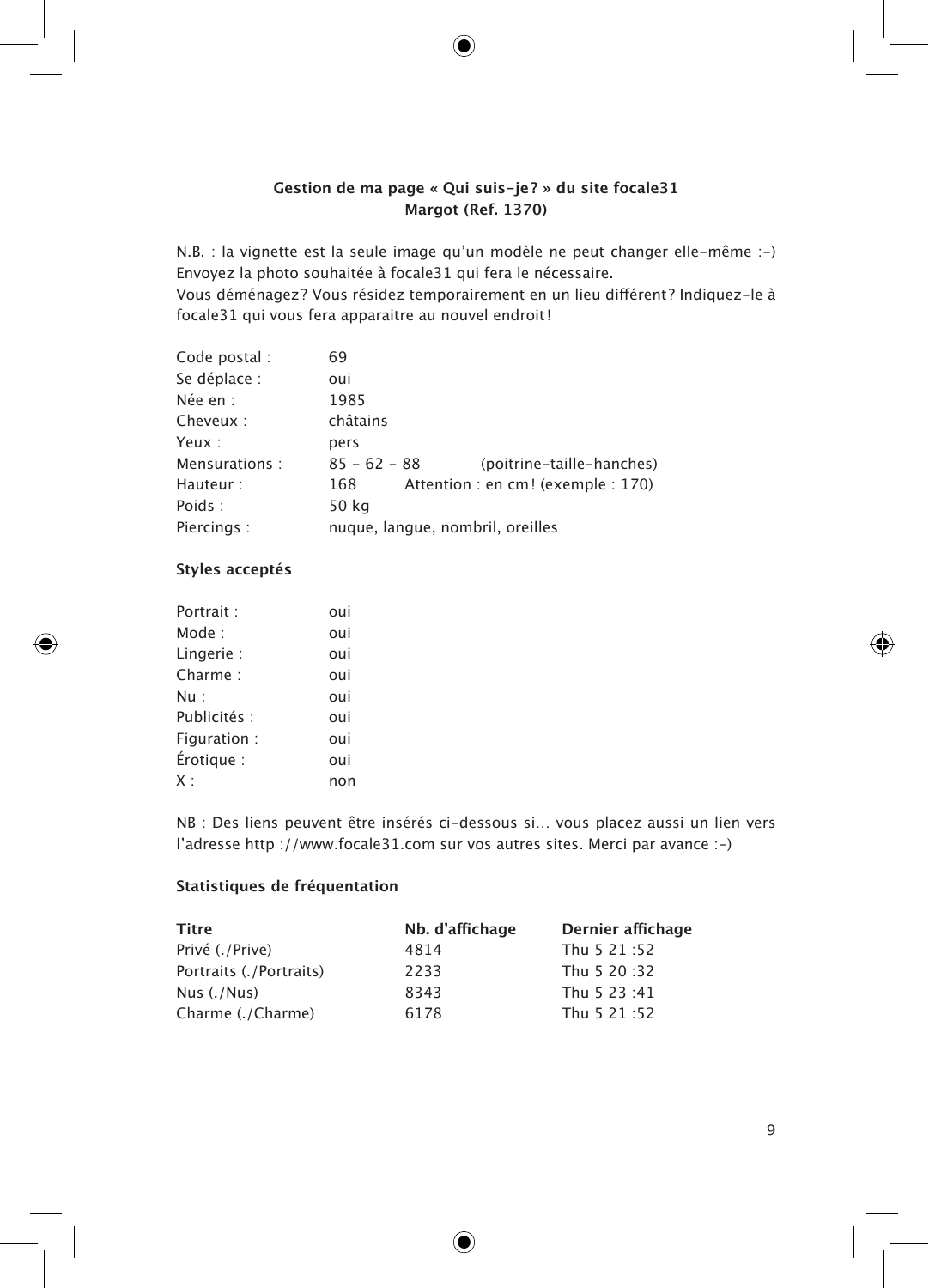## **Bienvenue sur la console d'administration V2.0** β **de votre book Bookfoto**

Votre profil est complet à 100%

| Âge :                       | 23 ans                      |
|-----------------------------|-----------------------------|
| Genre:                      | Femme                       |
| Ville :                     | Lyon (dept. 69)             |
| Pays:                       | France                      |
| Adresse de votre site web : | http://margot.monmodele.com |

## **Profil photographique**

Catégorie : modèle

## **Mensurations**

| Poitrine:             | 85 cm B                                    |
|-----------------------|--------------------------------------------|
| Taille:               | 168 cm                                     |
| Hanche:               | 88 cm                                      |
| Hauteur:              | 168 cm                                     |
| Confection:           | 36                                         |
| Pointure:             | 38                                         |
| Cheveux:              | Châtains                                   |
| Yeux :                | Vert                                       |
| Type ethnique:        | Européen                                   |
| Signes particuliers : | Piercings nugue, langue, nombril, oreilles |

# **Précisez pour quels styles de photos vous souhaitez poser**

| Portrait:       | oui |
|-----------------|-----|
| Mode:           | oui |
| Publicité:      | oui |
| Lingerie:       | oui |
| Nu artistique : | oui |
| Glamour :       | oui |
| Érotique:       | oui |

## **Vous accepter de poser** :

Variable en fonction des projets proposés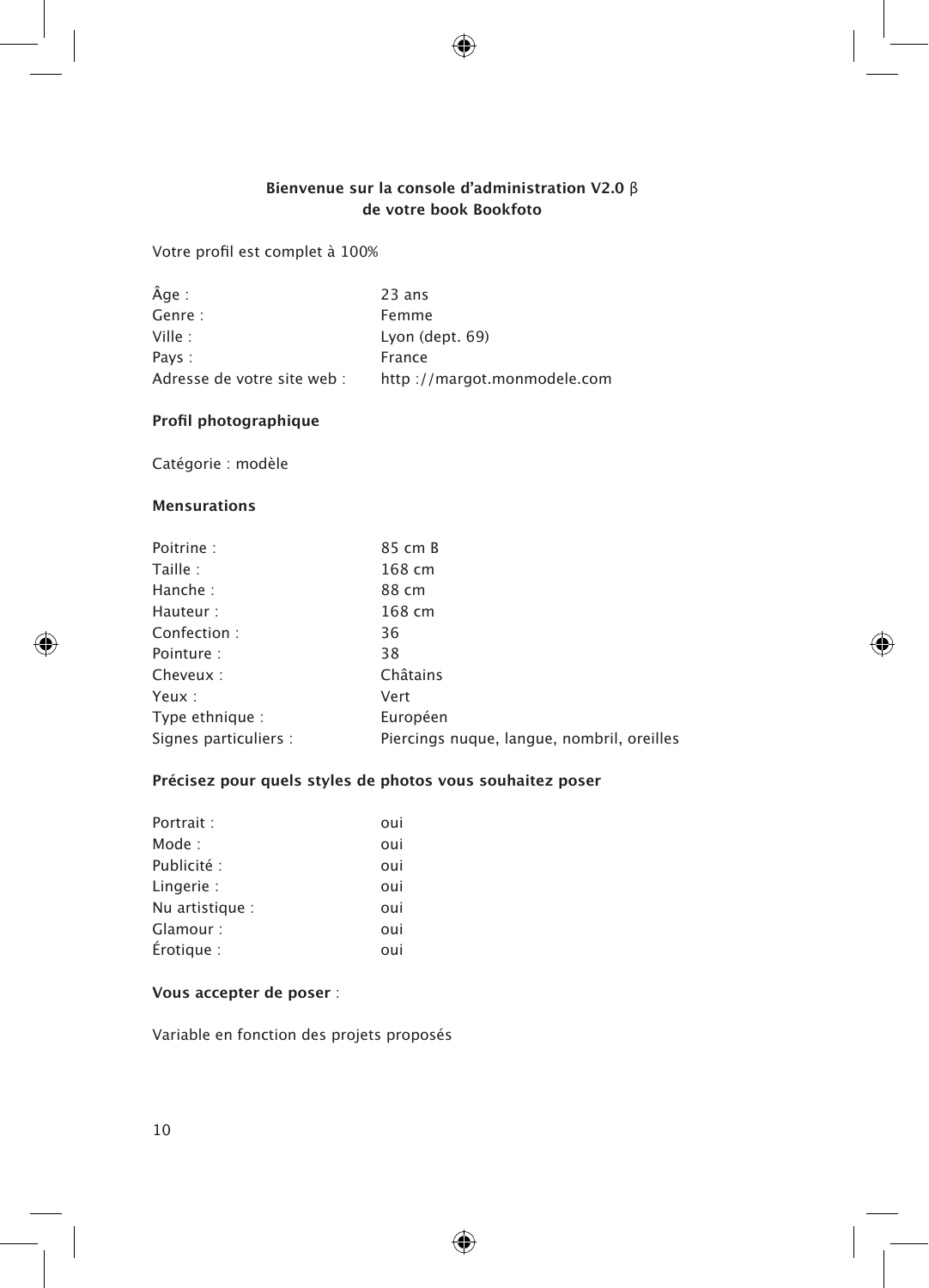#### **Les statistiques de votre book de septembre 2008 à septembre 2010**

| Nombre de visiteurs :                      | 5765   |
|--------------------------------------------|--------|
| Nombre de pages vues :                     | 12642  |
| Nombre moyen de pages vues par visiteurs : | 2.0832 |
| Durée moyenne de visite par visiteurs :    |        |

| Moins de 1 minute :          | 4748 |
|------------------------------|------|
| De $1$ $\lambda$ 4 minutes : | 566  |
| De 5 à 9 minutes :           | 94   |
| De $10$ à $30$ minutes :     | 77   |
| Plus de 30 minutes :         | 280  |

Nombre moyen de pages vues par visiteur :

| Ils ont vu $1$ page :             | 1563 |
|-----------------------------------|------|
| Ils ont vu de $2$ à 5 pages :     | 4068 |
| Ils ont vu de 6 à 10 pages :      | 123  |
| Ils ont vu de 11 à 20 pages :     | 11   |
| Ils ont vu de $21$ à $30$ pages : | 0    |
| Ils ont vu plus de 30 pages :     |      |

D'où viennent les visiteurs :

www.bookfoto.com : 3494 ; non défini : 1517 ; www.exhibitionnistes.ifrance. com : 262 ; www.margot.bookfoto.com : 43 ; www.google.fr : 24 ; www.lyly01. bookfoto.com : 9 ; www.laetitia38.bookfoto.com : 8 ; www.laetitiabrun.bookfoto. com:8;www.lili93100.bookfoto.com:6;www.maguy69600.bookfoto.com:5;www. laetitiabrun.bookfoto.com : 4 ; www.lincee.bookfoto.com : 4 ; www.aa–denali–aa. bookfoto.com : 3 ; www.alexane2008.bookfoto.com : 3 ; www.desiria.bookfoto. com:3;www.emmanuelle.bookfoto.com:3;www.focal91.bookfoto.com:3;www.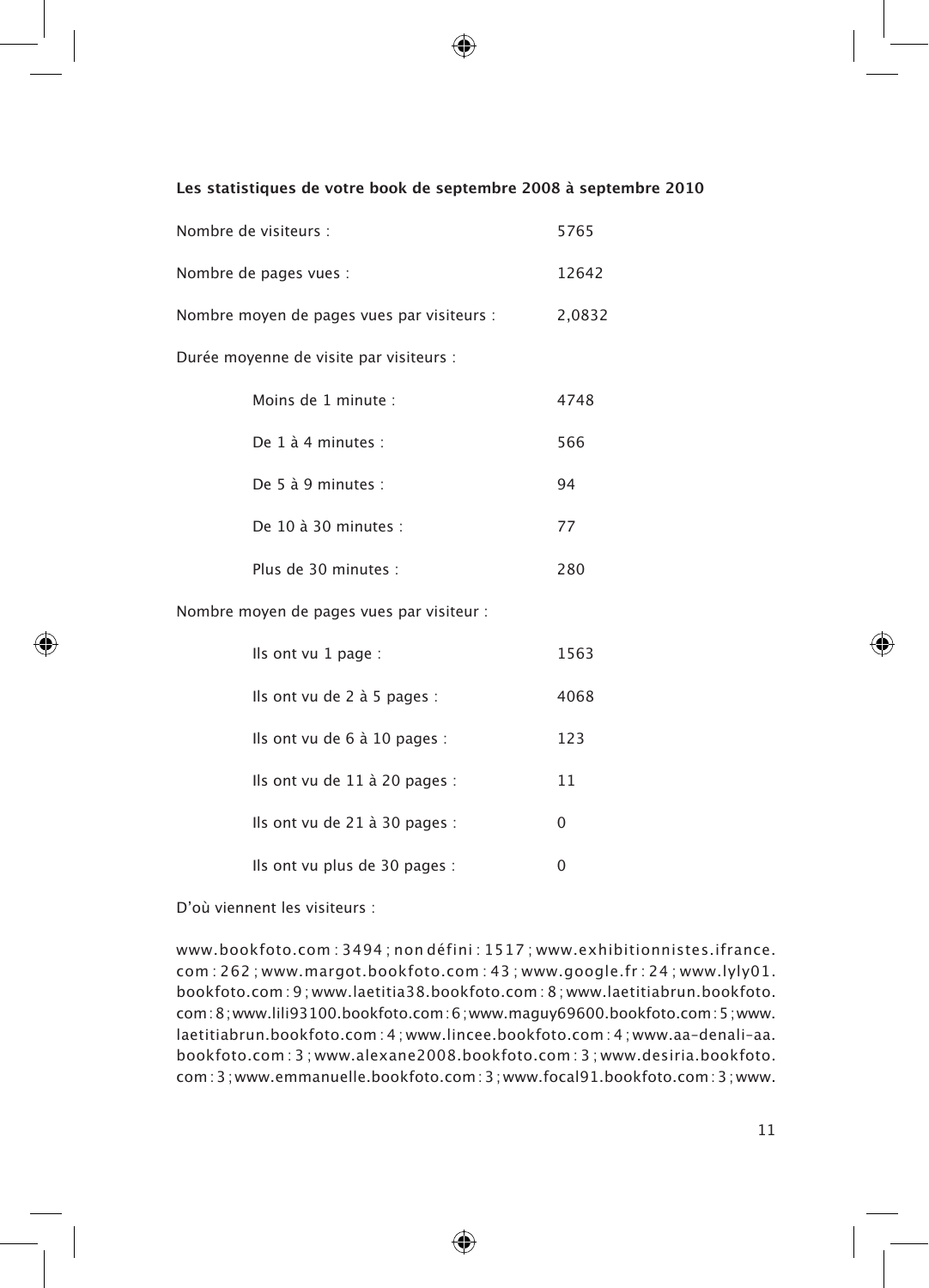google.com : 3 ; www.jessica006.bookfoto.com : 3 ; www.lilou69100.bookfoto. com : 3 ; www.lolitalolita.bookfoto.com : 3 ; www.olitae.bookfoto.com : 3 ; www. omiphoto.bookfoto.com:3;www.sarahmove.bookfoto.com:3;www.veruj.bookfoto. com : 3 ; www.001erotica.bookfoto.com : 2 ; www.adrian.bookfoto.com : 2 ; www. cassandramichelli.bookfoto.com : 2 ; www.fr.search.yahoo.com : 2 ; www.google. ca : 2 ; www.gwladys.bookfoto.com : 2 ; www.isatalons.bookfoto.com : 2 ; www. kaletvwlch.bookfoto.com : 2 ; www.liophoto.bookfoto.com : 2 ; www.lola12. bookfoto.com:2;www.mermaid34.bookfoto.com:2;www.parismodele.bookfoto. com : 2 ; www.sensualit–j4a.bookfoto.com : 2 ; www.talya.bookfoto.com : 2 ; www. the–lilou.bookfoto.com:2;www.tigresse76.bookfoto.com:2;www.timtia.bookfoto. com : 2 ; www.titechok.bookfoto.com : 2 ; www.000094dolliesandco.bookfoto. com:1;www.a–model.bookfoto.com:1;www.aeryss.bookfoto.com:1;www.alberto. bookfoto.com:1;www.alena.bookfoto.com:1;www.alison.bookfoto.com:1;www. alfraya.bookfoto.com:1;www.aless.bookfoto.com:1;www.amandine75.bookfoto. com : 1 ; www.angelinamodele.bookfoto.com : 1 ; www.angie2121.bookfoto. com:1;www.anita75.bookfoto.com:1;www.anouchka31.bookfoto.com:1;www. arealdream.bookfoto.com:1;www.artoflight.bookfoto.com:1;www.aureliagogo. bookfoto.com : 1 ; www.beautifulespagnol.bookfoto.com : 1 ; www.blackebimbo. bookfoto.com : 1 ; www.bombedunet.bookfoto.com : 1 ; www.candymodel. bookfoto.com : 1 ; www.cannelle54.bookfoto.com : 1 ; www.cassidy.bookfoto. com : 1 ; www.cecilina.bookfoto.com : 1 ; www.chiquita.bookfoto.com : 1 ; www. chloetatiana.bookfoto.com : 1 ; www.chona.bookfoto.com : 1 ; www.chris35170. bookfoto.com:1;www.christelle06.bookfoto.com:1;www.cindydemons.bookfoto. com : 1 ; www.clara–lolita.bookfoto.com : 1 ; www.coxyat.bookfoto.com : 1 ; www. cristel.bookfoto.com : 1 ; www.cybiline.bookfoto.com : 1 ; www.danielbdx33. bookfoto.com : 1 ; www.danielbdx33.bookfoto.com : 1 ; www.emilie67.bookfoto. com:1;www.esavigny.bookfoto.com:1;www.evemodele.bookfoto.com:1;www. exotique–angelique.bookfoto.com : 1 ; www.exta97469.bookfoto.com : 1 ; www. fabienne.bookfoto.com:1;www.facetoface.bookfoto.com:1;www.fanche.bookfoto. com:1;www.fleur2lys.bookfoto.com:1;www.fleure.bookfoto.com:1;www.flo83. bookfoto.com:1;www.gladysl.bookfoto.com:1;www.google.be :1;www.hecate. bookfoto.com : 1 ; www.inaressa.bookfoto.com : 1 ; www.insousciance.bookfoto. com : 1 ; www.isabelle–47.bookfoto.com : 1 ; www.jcm.bookfoto.com : 1 ; www. jeanmuscade.bookfoto.com : 1 ; www.jessica–martinovic.bookfoto.com : 1 ; www. jfcanon.bookfoto.com:1;www.jockette.bookfoto.com:1;www.johana42.bookfoto. com : 1 ; www.johana69.bookfoto.com : 1 ; www.kaniflora.bookfoto.com : 1 ; www. karel.bookfoto.com:1;www.katiamodele.bookfoto.com:1;www.kophi.bookfoto. com:1;www.lady–djamela.bookfoto.com:1;www.ladycat.bookfoto.com:1;www. lanacrystale.bookfoto.com : 1 ; www.laticia.bookfoto.com : 1 ; www.laura69. bookfoto.com : 1 ; www.lcr.bookfoto.com : 1 ; www.lephotographe40.bookfoto. com:1;www.leska.bookfoto.com:1;www.lezlife–emotion.bookfoto.com:1;www. liagelgraves.bookfoto.com:1;www.lidvine.bookfoto.com:1;www.lizoveta.bookfoto. com : 1 ; www.loaladepardon.bookfoto.com : 1 ; www.loic.bookfoto.com : 1 ; www.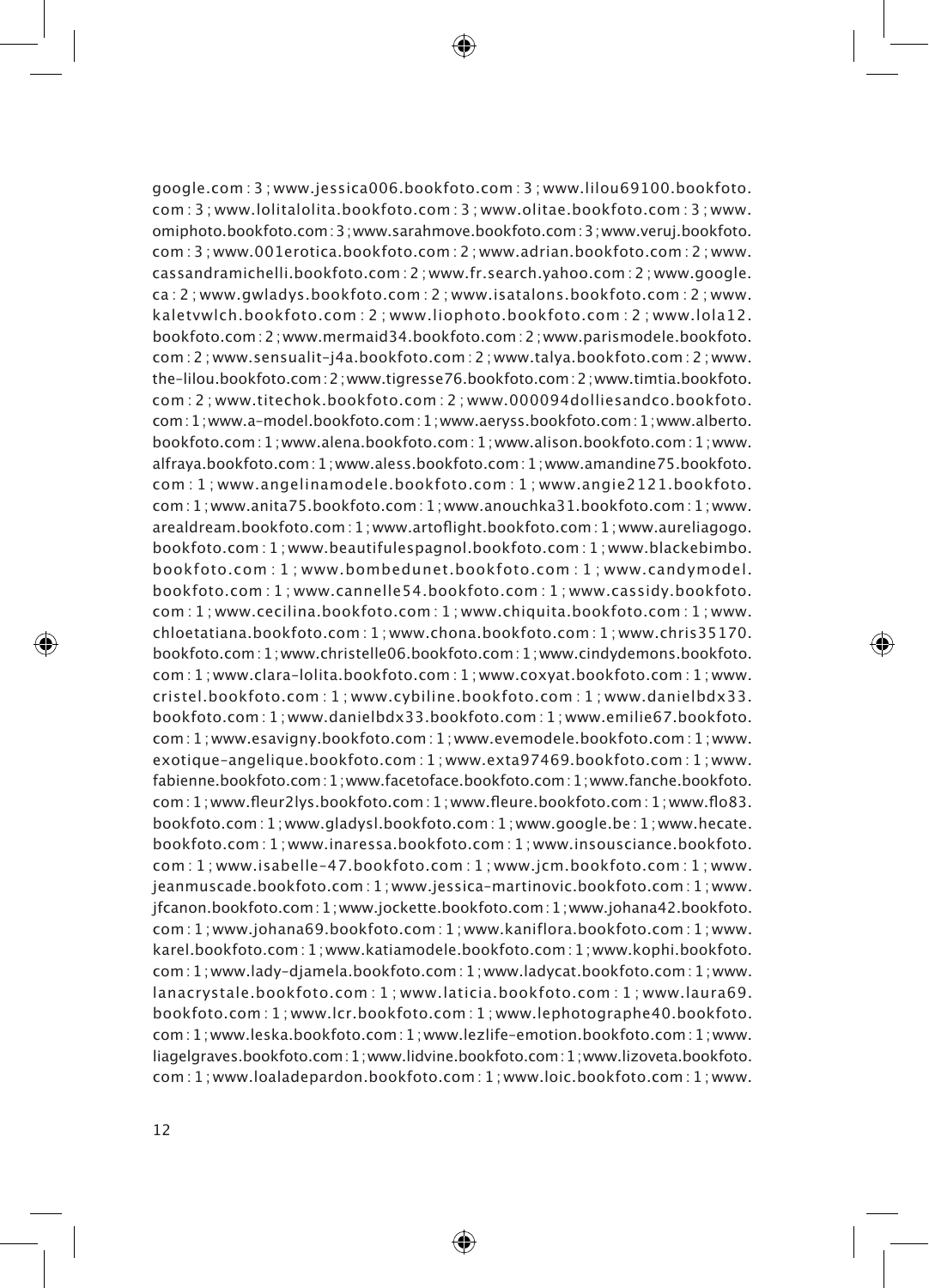lolastephanie.bookfoto.com:1;www.lolitavanille.bookfoto.com:1;www.lucille19. bookfoto.com : 1 ; www.lyathara.bookfoto.com : 1 ; www.lysma221.bookfoto. com:1;www.mad.bookfoto.com:1;www.mademoisellec.bookfoto.com:1;www. magalibornstein.bookfoto.com : 1 ; www.magdalenas.bookfoto.com : 1 ; www. makino.bookfoto.com : 1 ; www.malou.bookfoto.com : 1 ; www.manu.bookfoto. com:1;www.mariel.bookfoto.com:1;www.marielacoquine.bookfoto.com:1;www. marlenefarmer.bookfoto.com:1;www.maslecedric.bookfoto.com :1;www.maxi. bookfoto.com:1;www.med–.bookfoto.com:1;www.mel76.bookfoto.com:1;www. mesoledad.bookfoto.com : 1 ; www.metissemodele.bookfoto.com : 1 ; www. michelfoto.bookfoto.com : 1 ; www.mimsymodele.bookfoto.com : 1 ; www. miss\_c4.bookfoto.com : 1 ; www.miss.bookfoto.com : 1 ; www.misstk.bookfoto. com:1;www.missy–dejna.bookfoto.com:1;www.mitsui71.bookfoto.com:1;www. muses–annexe.bookfoto.com:1;www.mystik59.bookfoto.com:1;www.nadou69. bookfoto.com:1;www.nana.bookfoto.com:1;www.nanie.bookfoto.com:1;www. neovarda.bookfoto.com : 1 ; www.nino8701.bookfoto.com : 1 ; www.noujoud. bookfoto.com : 1 ; www.nousdeux.bookfoto.com : 1 ; www.oca–ne–cva.bookfoto. com : 1 ; www.oceanemodel.bookfoto.com : 1 ; www.oraciomodel.bookfoto. com:1;www.paola.bookfoto.com:1;www.photoduo.bookfoto.com:1;www.photosl. bookfoto.com:1;www.pipono.bookfoto.com:1;www.pulpeusedeparis.bookfoto. com : 1 ; www.r4u.bookfoto.com : 1 ; www.radia–lounima.bookfoto.com : 1 ; www. raskal.bookfoto.com : 1 ; www.regis\_serange.bookfoto.com : 1 ; www.richard. bookfoto.com:1;www.roz75.bookfoto.com:1;www.sadistik.bookfoto.com:1;www. sakshin.bookfoto.com : 1 ; www.sambotte.bookfoto.com : 1 ; www.sand59600. bookfoto.com:1;www.sandrapinup.bookfoto.com:1;www.sandrine01.bookfoto. com:1;www.sandrinet.bookfoto.com:1;www.sangsue–aile.bookfoto.com:1;www. schloopy.bookfoto.com:1;www.search.live.com:1;www.search.yahoo.com:1;www. sergevital.bookfoto.com:1;www.sinda.bookfoto.com:1;www.skydoll.bookfoto. com : 1 ; www.sn105w.snt105.mail.live.com : 1 ; www.sn117w.snt117.mail.live. com:1;www.soglamour45.bookfoto.com:1;www.soliflory.bookfoto.com:1;www. soon\_dy.bookfoto.com:1;www.sophie.bookfoto.com:1;www.sophie89.bookfoto. com:1;www.suenosdelibertad.bookfoto.com:1;www.surfer.bookfoto.com:1;www. sweet–marie.bookfoto.com : 1 ; www.tatoo.bookfoto.com : 1 ; www.tenidsea. bookfoto.com:1;www.ticia.bookfoto.com:1;www.timal.bookfoto.com:1;www. tisia.bookfoto.com : 1 ; www.titboute.bookfoto.com : 1 ; www.titeco.bookfoto. com:1;www.touny.bookfoto.com:1;www.unabelladonaa.bookfoto.com:1;www. up.bookfoto.com :1; www.valie–by–ab*clic*.bookfoto.com :1; www.vero.bookfoto. com:1;www.vincebook.bookfoto.com:1;www.virginie\_1504.bookfoto.com:1;www. vod.bookfoto.com:1;www.vrofoto.bookfoto.com:1;www.webric.bookfoto.com:1.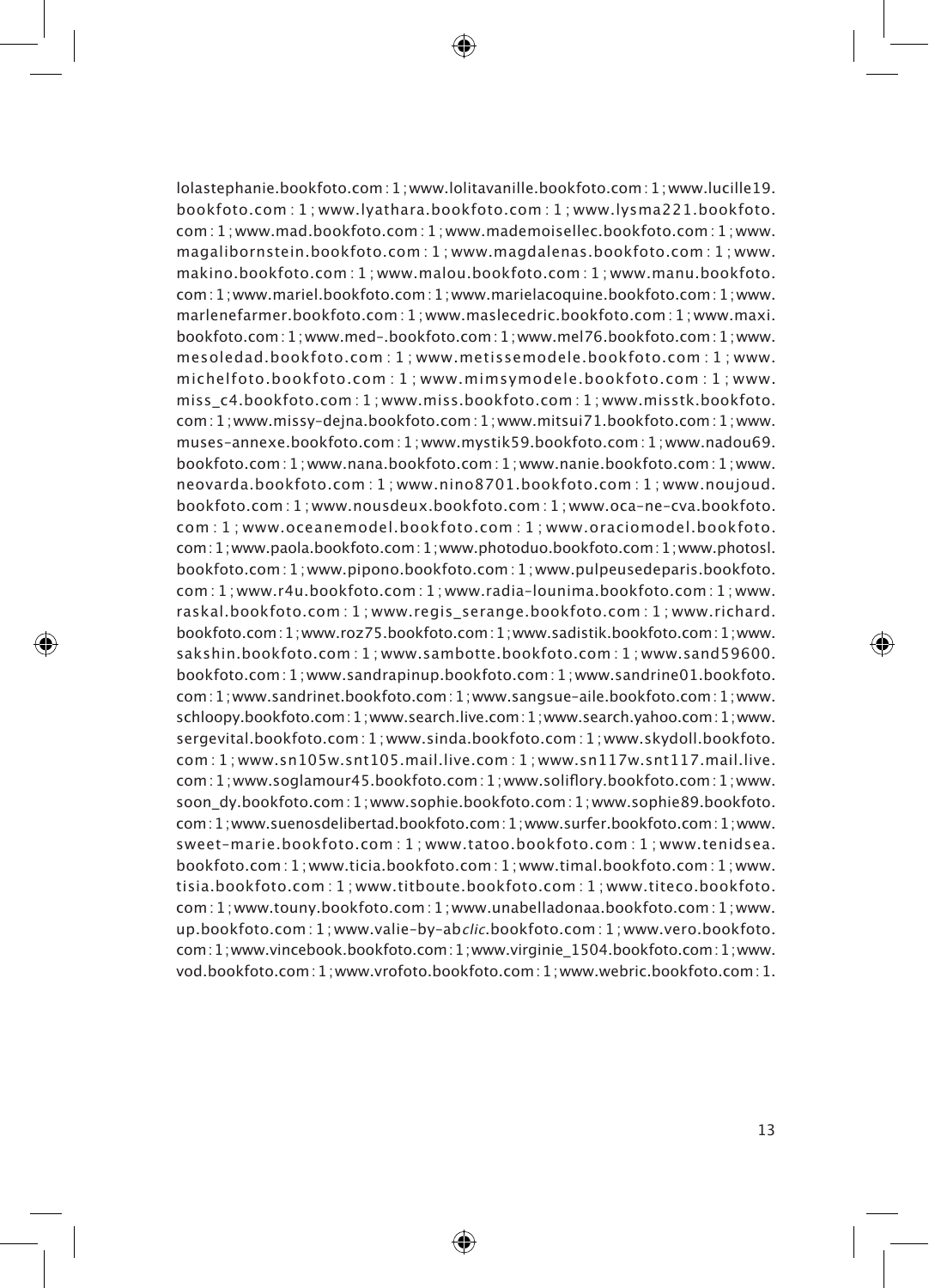## **Interface de gestion de Book.fr**

#### **Book**

| Adresse:<br>Email:<br>Langue: | www.margot-modele.book.fr<br>margot@monmodele.com<br>français | Modifier<br>Modifier |
|-------------------------------|---------------------------------------------------------------|----------------------|
| Style                         | Sélectionner                                                  |                      |

Activer mon book : oui

| Activer le formulaire de contact :                                        | oui |
|---------------------------------------------------------------------------|-----|
| Afficher le compteur de visiteurs :                                       | oui |
| Désactiver le <i>clic</i> k droit de la souris et la sélection de texte : | nui |

Avertissement : Il n'existe pas de moyen technique qui puisse empêcher la copie d'image et de texte.

## **En-tête**

| Pseudo:       | Margot                     |                         |
|---------------|----------------------------|-------------------------|
| Localisation: | Lyon - Montpellier - Paris | Exemple: Marseille (13) |

#### **Informations générales**

| Pays:   | France                                      |
|---------|---------------------------------------------|
| Région: | 69 Rhône                                    |
| Ville:  | Lvon                                        |
| Sexe:   | Féminin                                     |
|         | Date de naissance : 05-10-1985 (jj-mm-aaaa) |
| Public: | Mon book est réservé à un public majeur     |

Important : Sélectionner « Mon book est réservé à un public majeur » ne vous autorise ni à publier du contenu pornographique ni à faire des liens vers des sites pornographiques (cf. conditions d'utilisation). Cette option est uniquement destinée à l'art érotique.

### **Profil physique**

| 168 cm $(1m70 - > 170)$ |
|-------------------------|
| 53 kg                   |
| 85 cm / Bonnet C        |
| 63 cm                   |
|                         |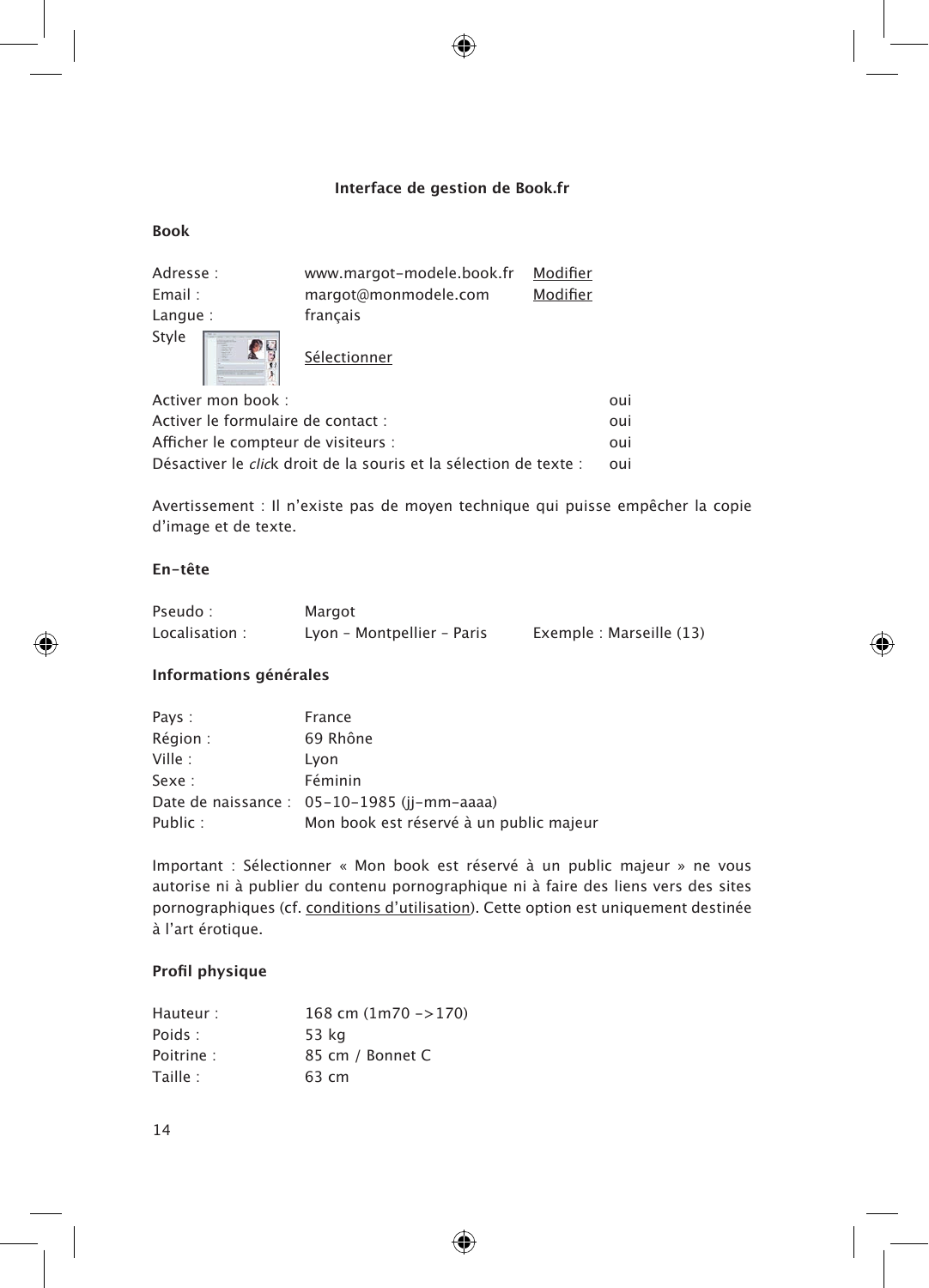| Hanches:                                        | 88 cm      |
|-------------------------------------------------|------------|
| Confection:                                     | 36         |
| Pointure:                                       | 38         |
| Yeux:                                           | Verts      |
| Cheveux:                                        | Châtains   |
| Origine ethnique :                              | Européenne |
| Afficher mon profil sur la page d'accueil : oui |            |
| Afficher mon âge sur le profil :                | oui        |

# **Profils artistiques**

| Modèle           |                      |
|------------------|----------------------|
| Expérience :     | Grande expérience    |
| Disponibilités : | Portrait / Mode      |
|                  | Glamour              |
|                  | Lingerie             |
|                  | Nu Artistique        |
| Comédien         |                      |
| Expérience :     | Quelques expériences |

## **Statistiques du 18 octobre 2010**

Visiteurs total depuis le 07/11/09 : 4 381 Contacts total depuis le 07/11/09 : 139

Visiteurs mois par mois :



Moyenne 361 – Maxi 1 687 – Mini 132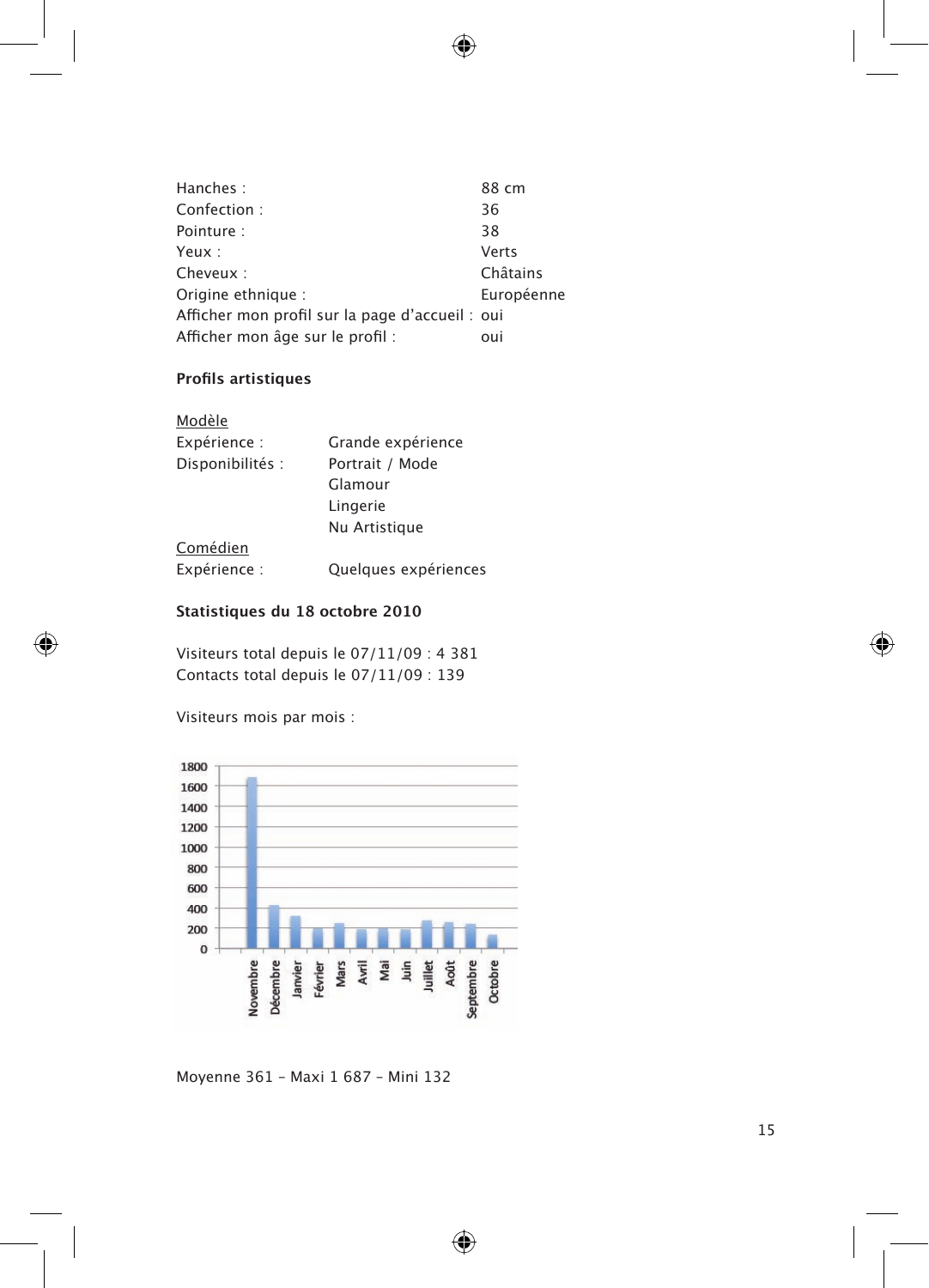Hôtel Beauséjour, Montpellier Celleneuve, 1 h, 60 € ; hôtel Fontbelleau, Bordeaux, 4 h, 200 € ; cabine Corsica Ferry, aller et retour, 2 jours, 300 € ; chez lui, métro Pont-de-Neuilly, Paris, 2 h, 120 € ; hôtel Mercure, Montpellier, 4 h, un téléphone portable ; extérieur, centre-ville, Montpellier, 3 h, un voyage à Amsterdam ; hôtel Ibis Antigone, Montpellier, 4 h, un voyage à Bruxelles ; studio Itis, métro Gare-du-Nord, Paris, 3 h, un voyage à Lille ; chez lui, métro Malesherbes, Paris, 2 h, 150 € ; terrain de cross, cabanon, banlieue parisienne, 2 h, 80 € ; hôtel Holiday Inn, Toulouse, 4 h, 200 € ; chez lui, métro Porte-d'Orléans, Paris, 1 h, 70 € ; chez son fils, boulevard Magenta, Paris, 2 h,  $100 \notin (+20 \notin )$ ; chez lui, cabanon jardin, banlieue parisienne, 2 h, 80 € ; chez lui, métro Croix-de-Chavaux, Paris, 2 h, 120 € ; chez lui, métro Porte-d'Orléans, Paris, 1 h, 70 € ; extérieur, Gignac, 2 h, 150 € ; chez sa fille, Saint-Germain-en-Laye, 2 h, 150 € ; All Suites, Appart hôtel Bordeaux Lac, 6 h, 420  $\in$  (+ 30  $\in$ ); hôtel Ibis Bastille, Paris, 2 h, 150 € ; chez sa fille, Saint-Germain-en-Laye, 2 h, 150 € ; hôtel Ibis, Porte-de-Bagnolet, Paris, 1 h, 100 € ; bureau, métro Strasbourg-Saint-Denis, Paris, 45 mn, 200 € ; chez lui, métro Porte-d'Orléans, Paris, 1 h, 100 € ; 0 h, 500  $\epsilon$  ; chez lui, Montpellier ; hôtel Campanile, Saint-Jean-de-Védas, 2 h, 150 € ; West Hôtel, Sartrouville, 2 h, 150 € ; chez lui, métro Porte-d'Orléans, Paris, 1 h, 100 € ; hôtel de la Gare, Bordeaux, 4 h, 250 € ; chez lui, métro Porte-de-Champerret, Paris, 1 h, 50  $\in$  (150  $\in$ ); hôtel Stars, Lyon, 2 h, 200 € ; West Hôtel, Sartrouville, 2 h, 150 € ; hôtel Ibis, Porte-de-Bagnolet, Paris, 1 h, 100  $\epsilon$  (+ 20  $\epsilon$ ); West Hôtel, Sartrouville, 150 € (+ 50 €) ; chez lui, métro Croix-de-Chavaux, Paris, 2 h, 120 € ; chez lui, métro Saint-Michel, Paris, 1 jour, 1000 € ; chez lui, métro Croix-de-Chavaux, Paris, 2 h, 200 € ; West Hôtel, Sartrouville, 2 h, 150 € (+ 50 €) ; hôtel Mama Shelter, métro Alexandre-Dumas, Paris, 1 h, 100 € ; chez lui, métro Porte-d'Orléans, Paris, 1 h, 100 € ; West Hôtel, Sartrouville, 2 h, 150 € (+ 50 €).